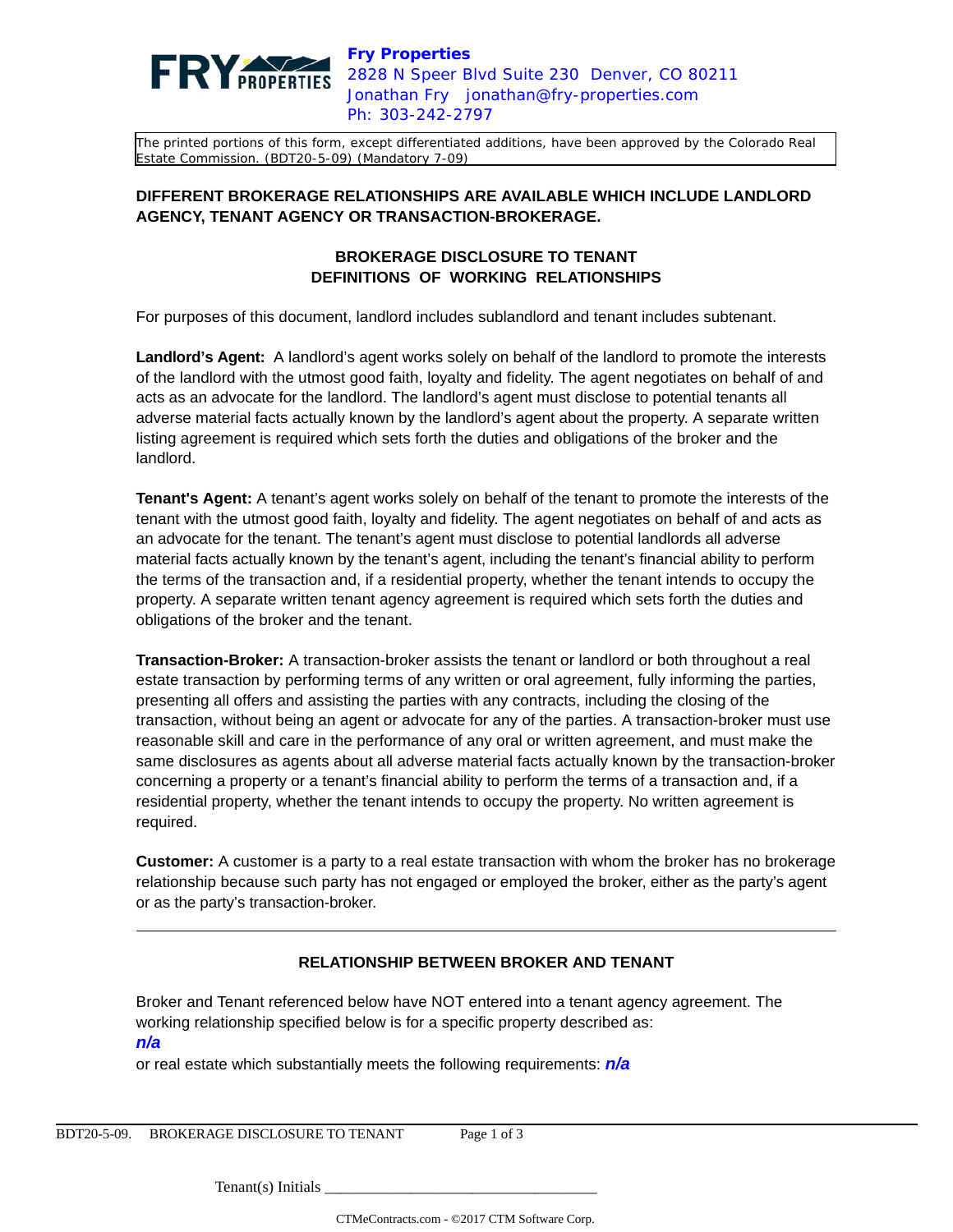Tenant understands that Tenant shall not be liable for Broker's acts or omissions that have not been approved, directed, or ratified by Tenant.

# **CHECK ONE BOX ONLY:**

 **Multiple-Person Firm:** Broker, referenced below, is designated by Brokerage Firm to serve as Broker. If more than one individual is so designated, then references in this document to Broker shall include all persons so designated, including substitute or additional brokers. The brokerage relationship exists only with Broker and does not extend to the employing broker, Brokerage Firm or to any other brokers employed or engaged by Brokerage Firm who are not so designated.

 **One-Person Firm.** If Broker is a real estate brokerage firm with only one licensed natural person, then any references to Broker or Brokerage Firm mean both the licensed natural person and brokerage firm who shall serve as Broker.

## **CHECK ONE BOX ONLY:**

**Customer:** The Broker is the landlord's agent and the Tenant is a customer. Broker is not the agent of Tenant.

Broker, as landlord's agent, intends to perform the following list of tasks:  $\Box$  **Show a property Prepare and Convey** written offers, counteroffers and agreements to amend or extend the lease.

 **Customer for Broker's Listings - Transaction-Brokerage for Other Properties:** When Broker is the Landlord's agent, Tenant is a customer. When Broker is not the Landlord's agent, Broker is a transaction-broker assisting in the transaction. Broker is not the agent of Tenant.

 **Transaction-Brokerage Only:** Broker is a transaction-broker assisting in the transaction. Broker is not the agent of Tenant.

If Broker is acting as a transaction-broker, Tenant consents to Broker's disclosure of Tenant's confidential information to the supervising broker or designee for the purpose of proper supervision, provided such supervising broker or designee shall not further disclose such information without consent of Tenant, or use such information to the detriment of Tenant.

## **THIS IS NOT A CONTRACT.**

If this is a residential transaction, the following provision shall apply:

**MEGAN'S LAW.** If the presence of a registered sex offender is a matter of concern to Tenant, Tenant understands that Tenant must contact local law enforcement officials regarding obtaining such information.

TENANT ACKNOWLEDGEMENT:

Tenant acknowledges receipt of this document on **n/a**.

Tenant: \_\_\_\_\_\_\_\_\_\_\_\_\_\_\_\_\_\_\_\_\_\_\_\_\_\_\_\_\_\_\_\_\_\_\_\_\_\_\_\_\_\_\_\_\_ Date: \_\_\_\_\_\_\_\_\_\_\_\_\_\_\_

BROKER ACKNOWLEDGEMENT:

On **n/a**, Broker provided (Tenant) with this document via **n/a** and retained a copy for the Broker's records.

Brokerage Firm's Name: **Fry Properties**

BDT20-5-09. BROKERAGE DISCLOSURE TO TENANT Page 2 of 3

Tenant(s) Initials \_\_\_\_\_\_\_\_\_\_\_\_\_\_\_\_\_\_\_\_\_\_\_\_\_\_\_\_\_\_\_\_\_\_\_